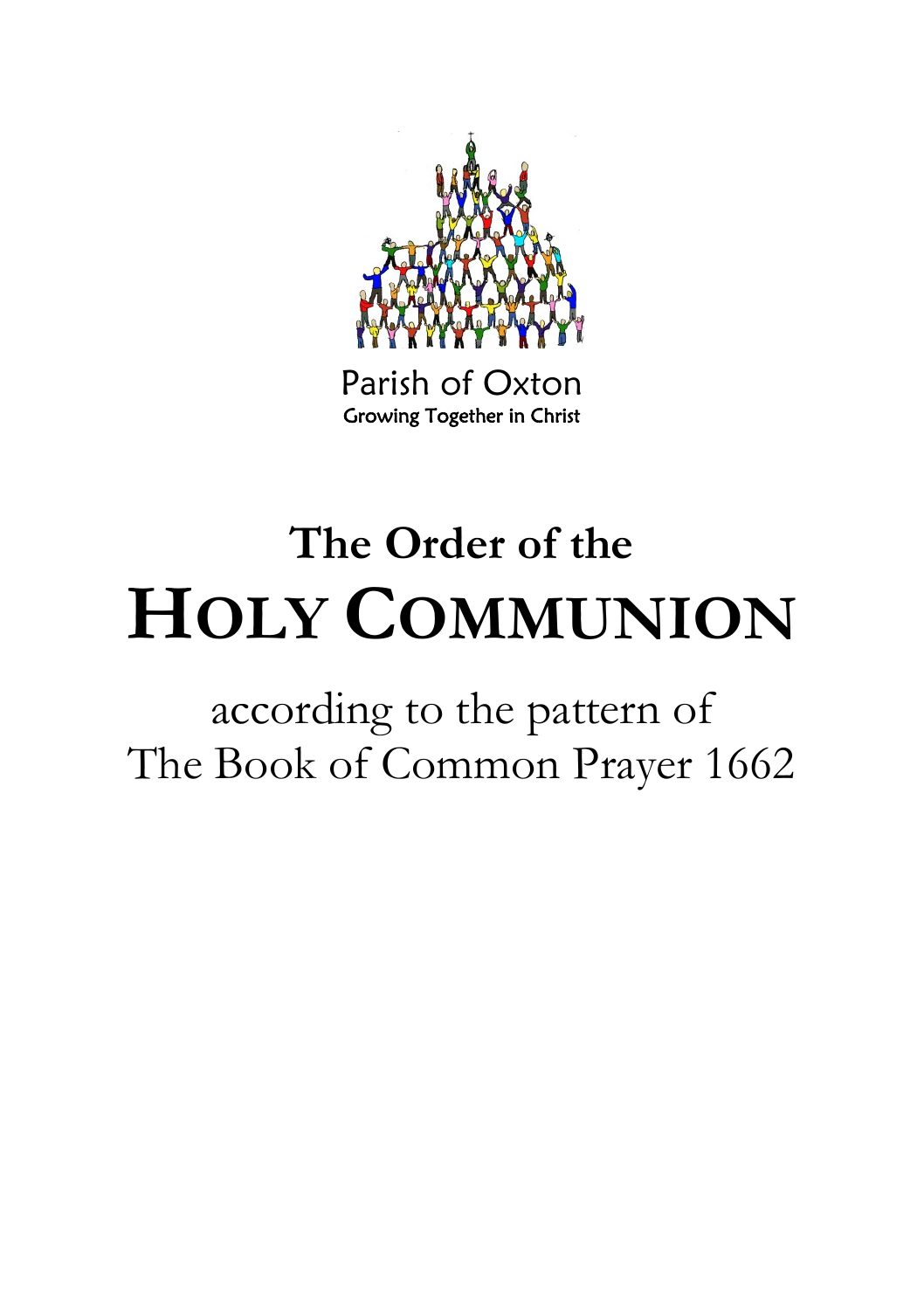# *The people kneeling, the Priest shall say the Lord's Prayer*

Our Father which art in heaven, hallowed be thy name, thy kingdom come, thy will be done, in earth as it is in heaven. Give us this day our daily bread; and forgive us our trespasses, as we forgive them that trespass against us; and lead us not into temptation, but deliver us from evil.

*All* **Amen.**

# *All shall then say together the Collect for Purity*

**Almighty God, unto whom all hearts be open all desires known, and from whom no secrets are hid: cleanse the thoughts of our hearts by the inspiration of thy Holy Spirit, that we may perfectly love thee, and worthily magnify thy holy name, through Christ our Lord. Amen.**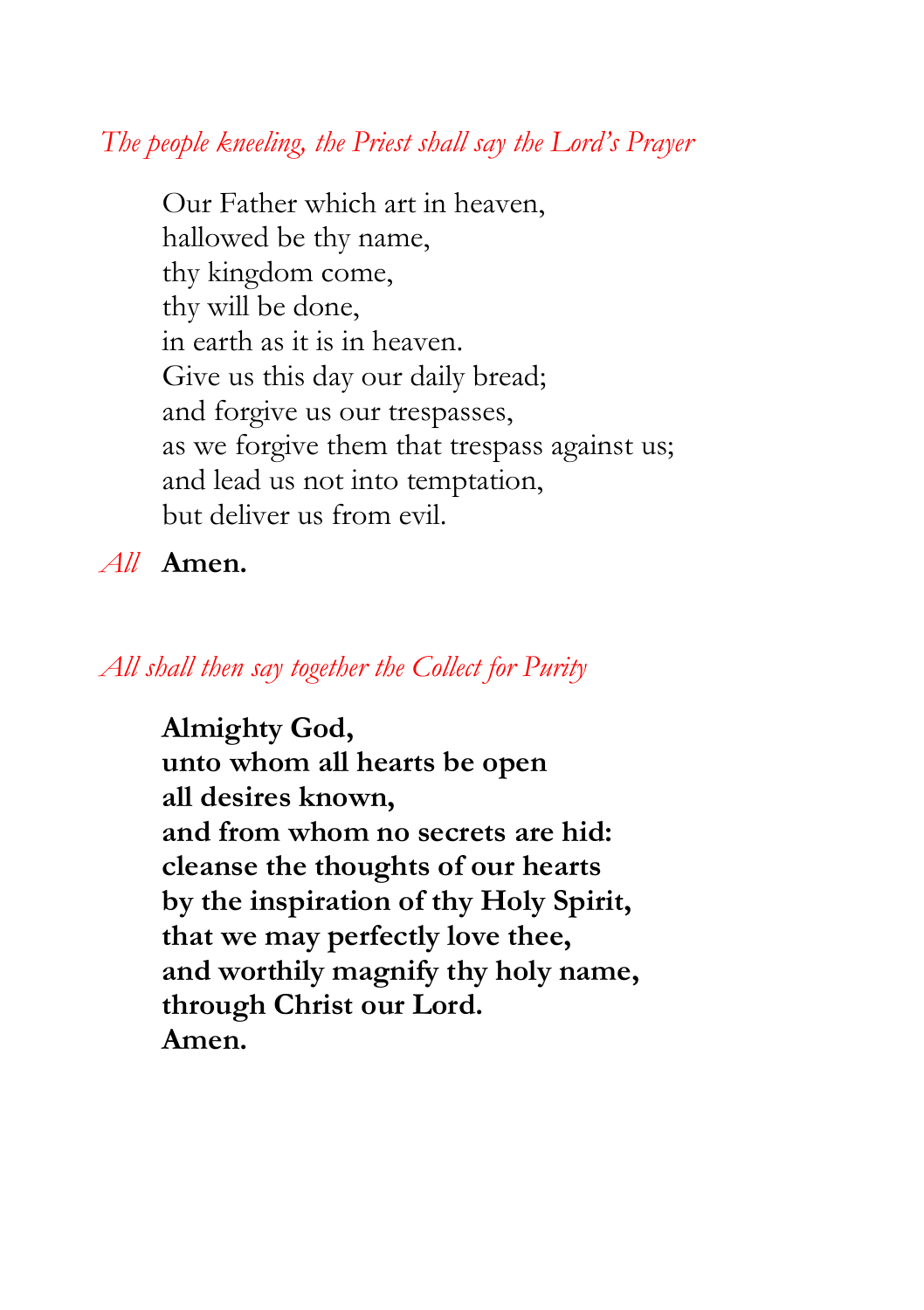*The Priest shall recite Our Lord's Summary of the Law; and the people, still kneeling, shall ask God's mercy for their transgressions in the past, and grace for the future.*

Our Lord Jesus Christ said: Hear O Israel, the Lord our God is one Lord; and thou shalt love the Lord thy God with thy heart, and with all thy soul, and with all thy mind, and with all thy strength. This is the first commandment.

And the second is like, namely this: thou shalt love thy neighbour as thyself. There is none other commandments greater than these. On these two commandments hang all the law and the prophets.

# *All* **Lord, have mercy upon us, and incline our hearts to keep this law.**

# *The Priest shall say the Collect for the Sovereign*

Almighty God, whose kingdom is everlasting, and power infinite: have mercy upon the whole Church; and so rule the heart of thy chosen servant **ELIZABETH**, our Queen and Governor, that she (knowing whose minister she is) may above all things seek thy honour and glory: and that we and all her subjects (duly considering whose authority she hath) may faithfully serve, honour and humbly obey her, in thee, and for thee, according to thy blessed word and ordinance; through Jesus Christ our Lord, who with thee and the Holy Ghost liveth and reigneth, ever one God, world without end. **Amen.**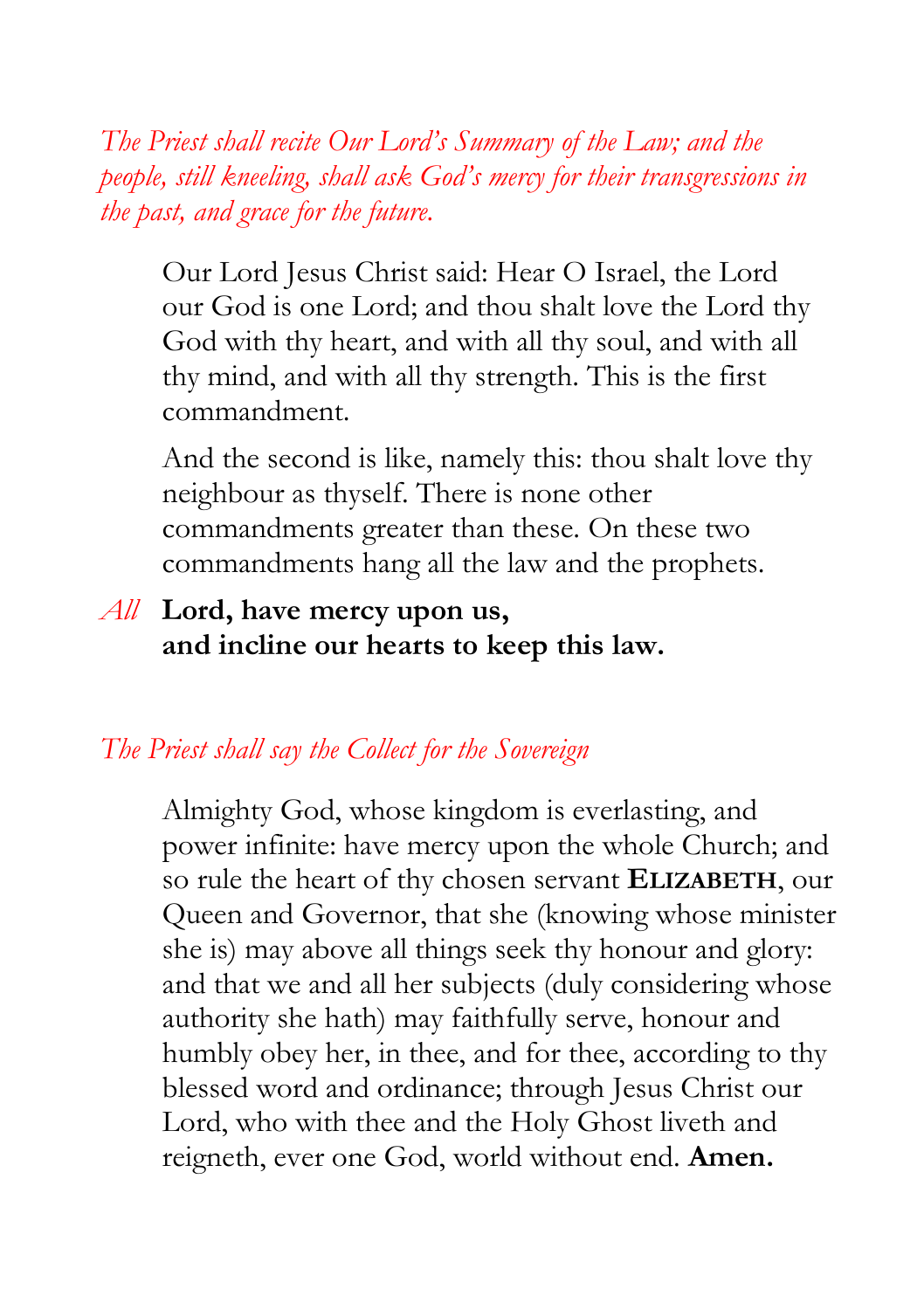*Immediately after shall be read the Collect for the Day At the end, all shall reply*

**Amen.**

*Then shall be read the Epistle (the people seated) At the end, Reader* This is the Word of the Lord *All* **Thanks be to God.**

*A Clerk shall read the Gospel (the people standing). When the Gospel is announced, all shall reply*

**Glory be to thee, O Lord.**

*After the reading of the Gospel, the Clerk shall say*

This is the Gospel of the Lord. *All* **Praise be to thee, O Christ.**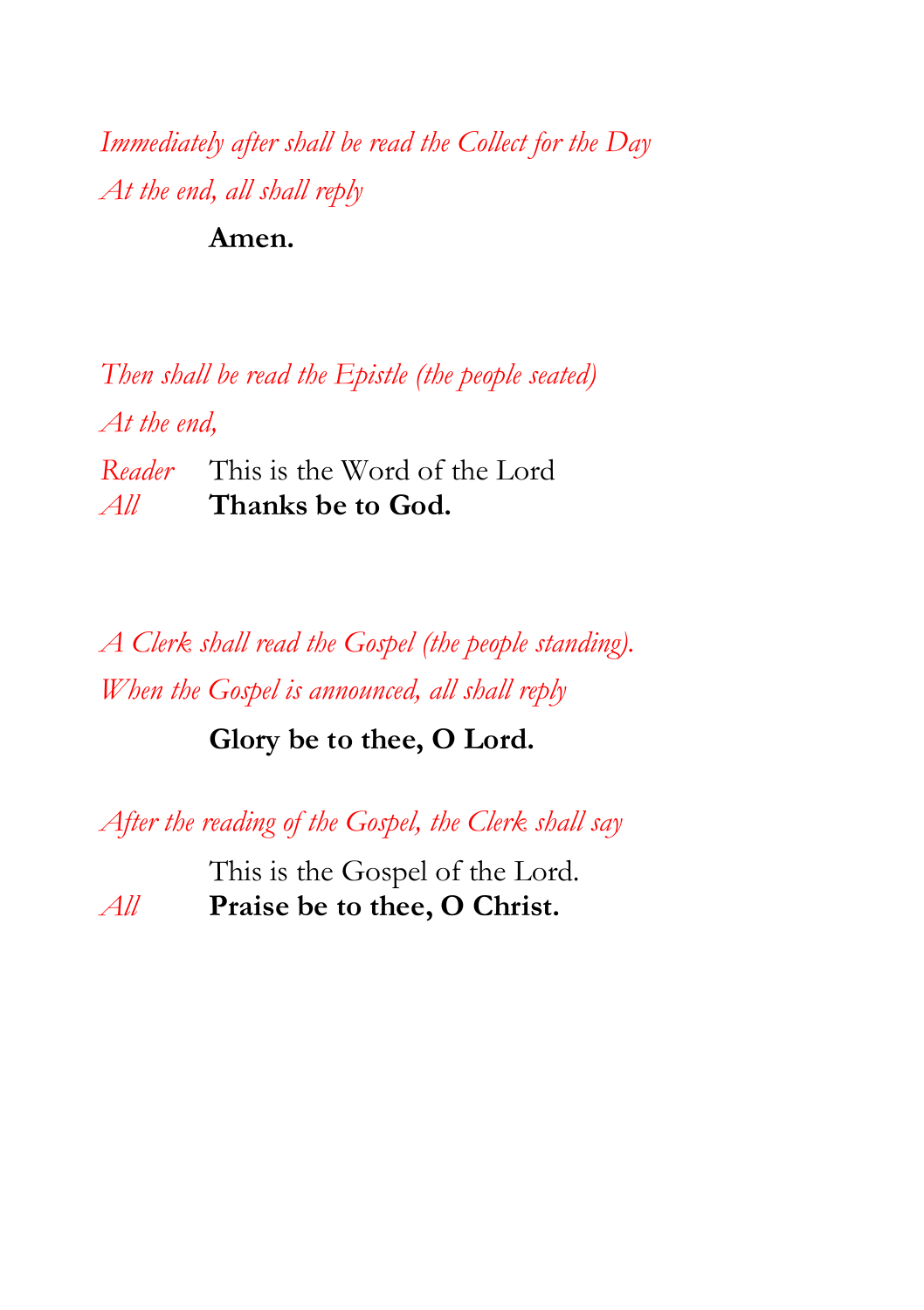## *The people shall remain standing for the Creed*

*All* **I believe in one God, the Father Almighty, maker of heaven and earth, and of all things visible and invisible: and in one Lord Jesus Christ, the only-begotten Son of God, begotten of his Father before all worlds, God of God, Light of light, very God of very God, begotten, not made, being of one substance with the Father, by whom all things were made; who for us men and for our salvation came down from heaven, and was incarnate by the Holy Ghost of the Virgin Mary, and was made man, and was crucified also for us under Pontius Pilate. He suffered and was buried, and the third day he rose again according to the Scriptures, and ascended into heaven, and sitteth on the right hand of the Father. And he shall come again with glory to judge both the quick and the dead; whose kingdom shall have no end.**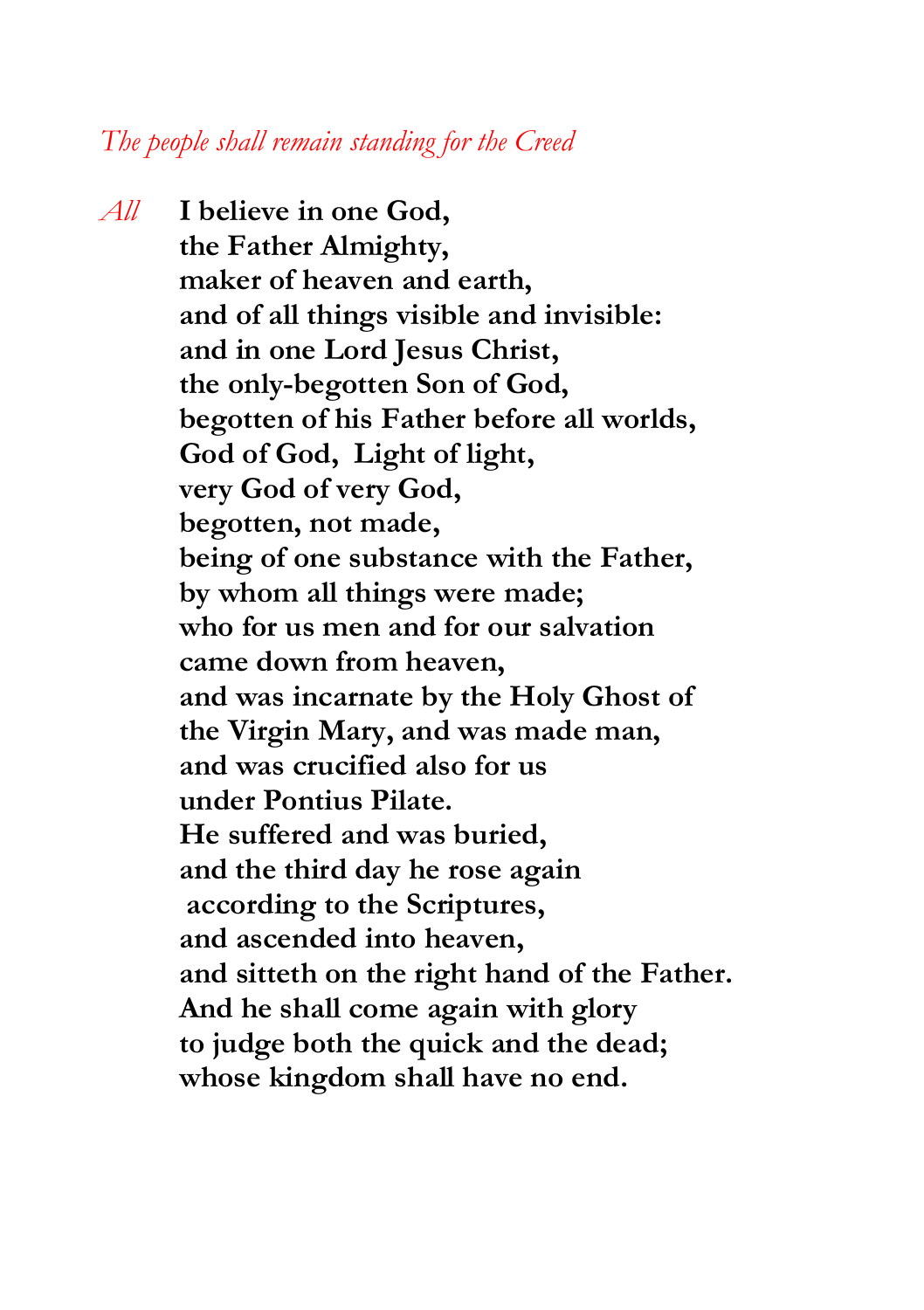**And I believe in the Holy Ghost, the Lord and giver of life, who proceedeth from the Father and the Son, who with the Father and the Son together is worshipped and glorified, who spake by the prophets. And I believe one holy catholick and apostolick Church. I acknowledge one baptism for the remission of sins. And I look for the resurrection of the dead, and the life of the world to come. Amen.**

*Notices may be given.*

*On Sundays and Principal Holy Days, a sermon shall be preached.* 

*Standing at the Holy Table, the Priest shall begin the Offertory, reciting one of the following or another Sentence of Scripture.* 

> Let your light so shine before men, that they may see your good works, and glorify your Father which is in heaven.

> > *Matthew 5.16*

All things come from thee, and of thine own do we give thee.

*I Chronicles 29.14*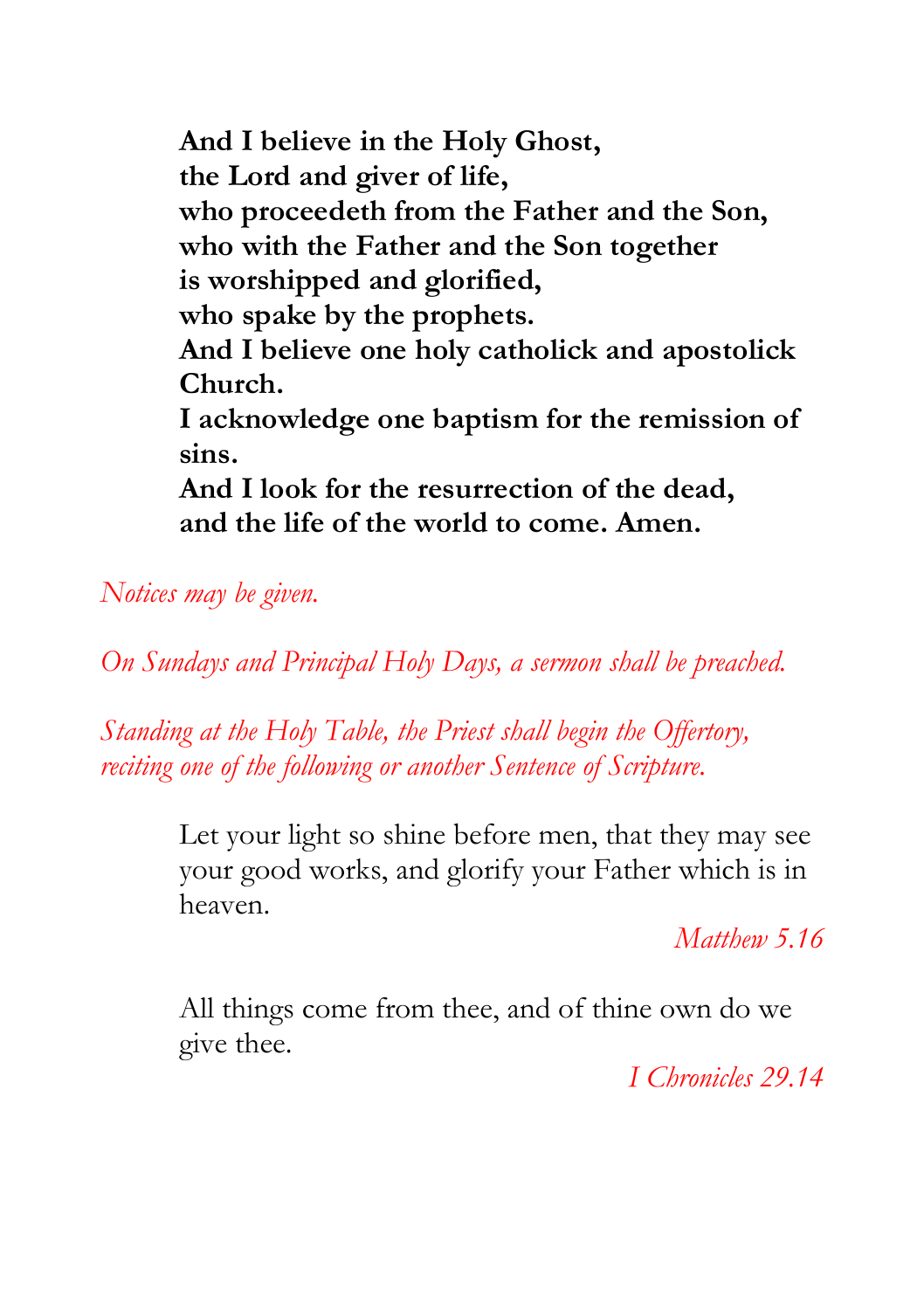*The offerings of the people are collected and presented.*

*The Priest shall place the Bread and Wine upon the Holy Table. Brief biddings may be given. The Priest shall then say*

> Let us pray for the whole state of Christ's Church militant here in earth.

Almighty and everliving God, who by thy holy apostle hast taught us to make prayers, and supplications, and to give thanks, for all men; we humbly beseech thee most mercifully to accept our alms and oblations, and to receive these our prayers, which we offer unto thy divine majesty; beseeching thee to inspire continually the universal Church with the spirit of truth, unity, and concord: And grant, that all they that do confess thy holy name may agree in the truth of thy holy word, and live in unity, and godly love.

We beseech thee also to save and defend all Christian kings, princes, and governors; and especially thy servant **ELIZABETH** our Queen; that under her we may be godly and quietly governed; and grant unto her whole council, and to all that are put in authority under her, that they may truly and indifferently minister justice, to the punishment of wickedness and vice, and to the maintenance of thy true religion, and virtue.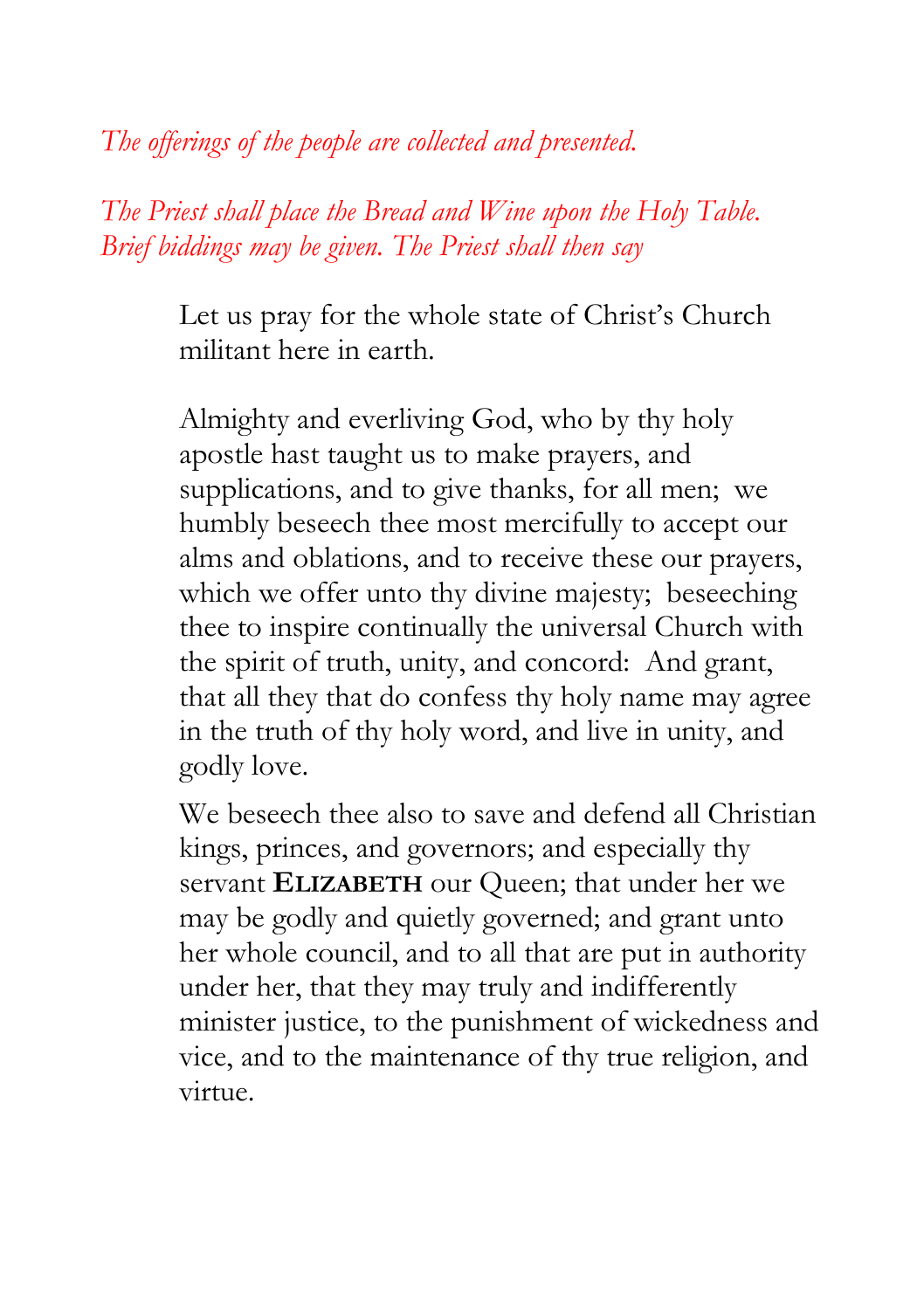Give grace, O heavenly Father, to all Bishops, Priests and Deacons, that they may both by their life and doctrine set forth thy true and lively word, and rightly and duly administer thy holy sacraments: and to all thy people give thy heavenly grace; and specially to this congregation here present; that, with meek heart and due reverence, they may hear, and receive thy holy word; truly serving thee in holiness and righteousness all the days of their life.

And we most humbly beseech thee of thy goodness, O Lord, to comfort and succour all them, who in this transitory life are in trouble, sorrow, need, sickness, or any other adversity. And we also bless thy holy name for all thy servants departed this life in thy faith and fear; beseeching thee to give us grace so to follow their good examples, that with them we may be partakers of thy heavenly kingdom: Grant this, O Father, for Jesus Christ's sake, our only mediator and advocate.

## *All* **Amen.**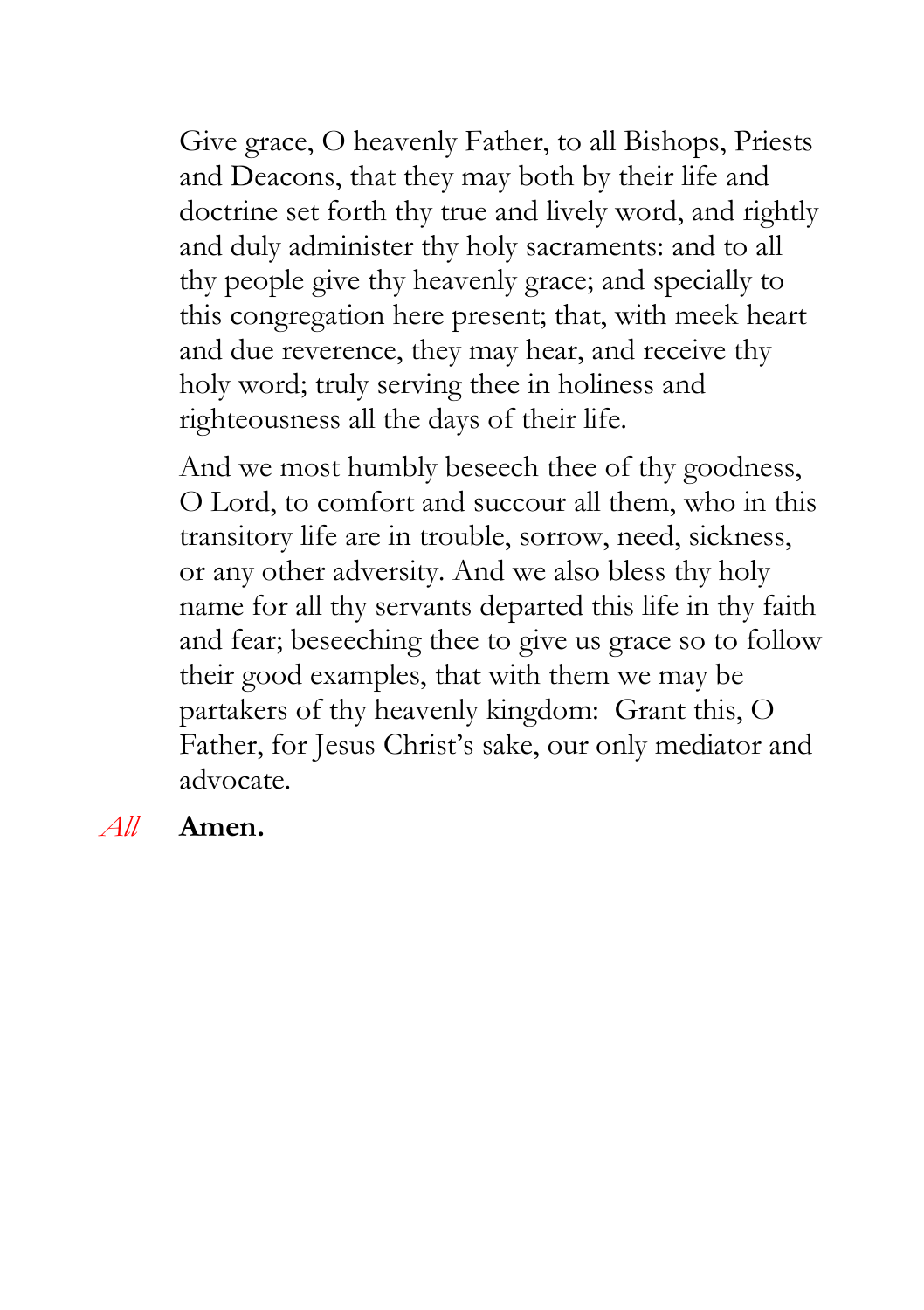*The Priest shall invite all who intend to receive the Holy Communion to make a General Confession of their sins and to seek God's forgiveness*

> Ye that do truly and earnestly repent you of your sins, and are in love and charity with your neighbours, and intend to lead a new life, following the commandments of God, and walking from henceforth in his holy ways; Draw near with faith, and take this holy Sacrament to your comfort; and make your humble confession to Almighty God, meekly kneeling upon your knees.

## *All say together the General Confession.*

**Almighty God, Father of our Lord Jesus Christ, maker of all things, judge of all men; we acknowledge and bewail our manifold sins and wickedness, which we, from time to time, most grievously have committed, by thought, word and deed, against thy divine majesty, provoking most justly thy wrath and indignation against us. We do earnestly repent, and are heartily sorry for these our misdoings;**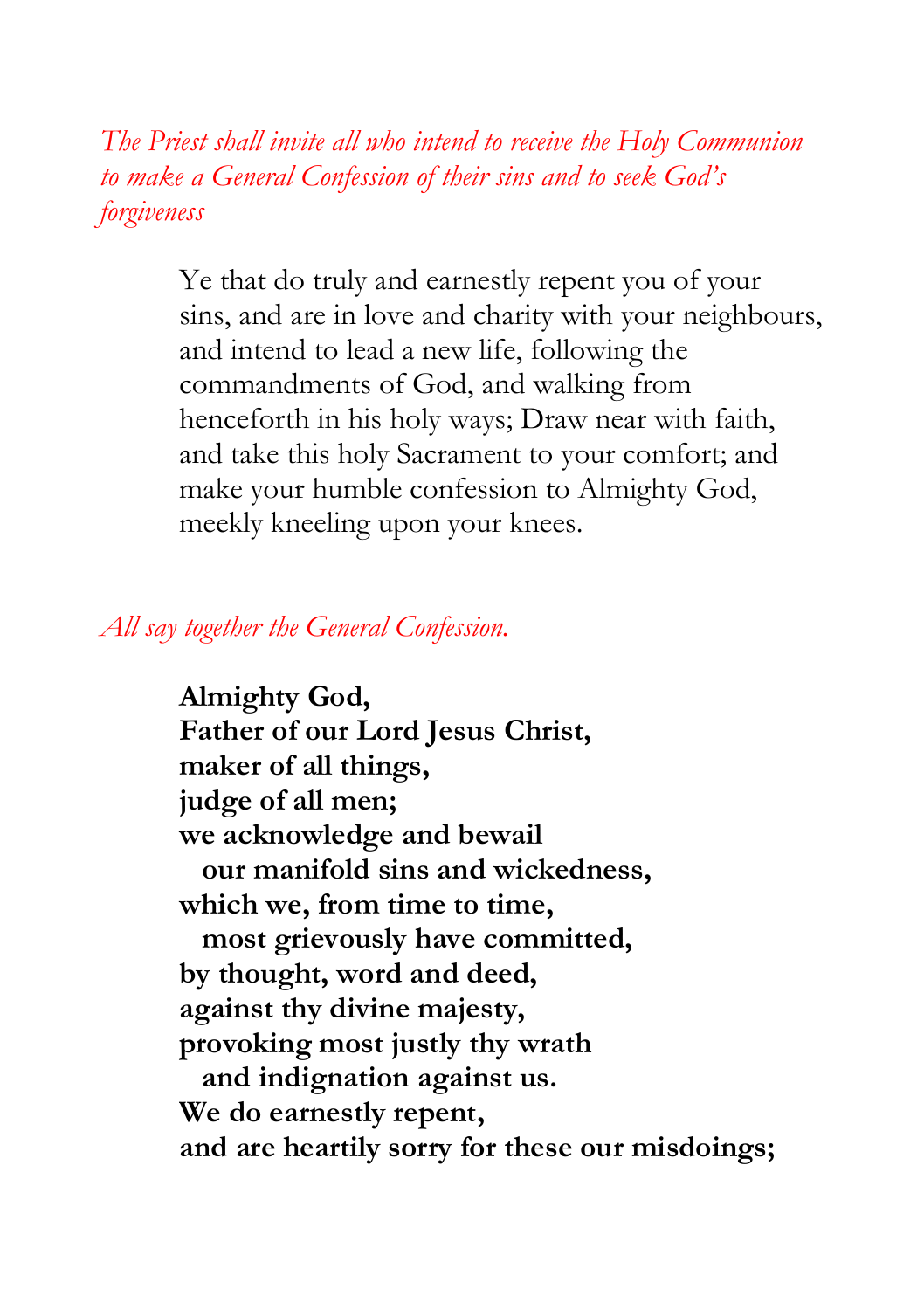**the remembrance of them is grievous unto us; the burden of them is intolerable. Have mercy upon us, have mercy upon us, most merciful Father; for thy Son our Lord Jesus Christ's sake, forgive us all that is past; and grant that we may ever hereafter serve and please thee in newness of life, to the honour and glory of thy Name; through Jesus Christ our Lord. Amen.**

## *The Priest shall pronounce the Absolution in the following words*

Almighty God, our heavenly Father, who of his great mercy hath promised forgiveness of sins to all them that with hearty repentance and true faith turn unto him: have mercy upon you; pardon and deliver you from all your sins; confirm and strengthen you in all goodness; and bring you to everlasting life; through Jesus Christ our Lord.

*All* **Amen.**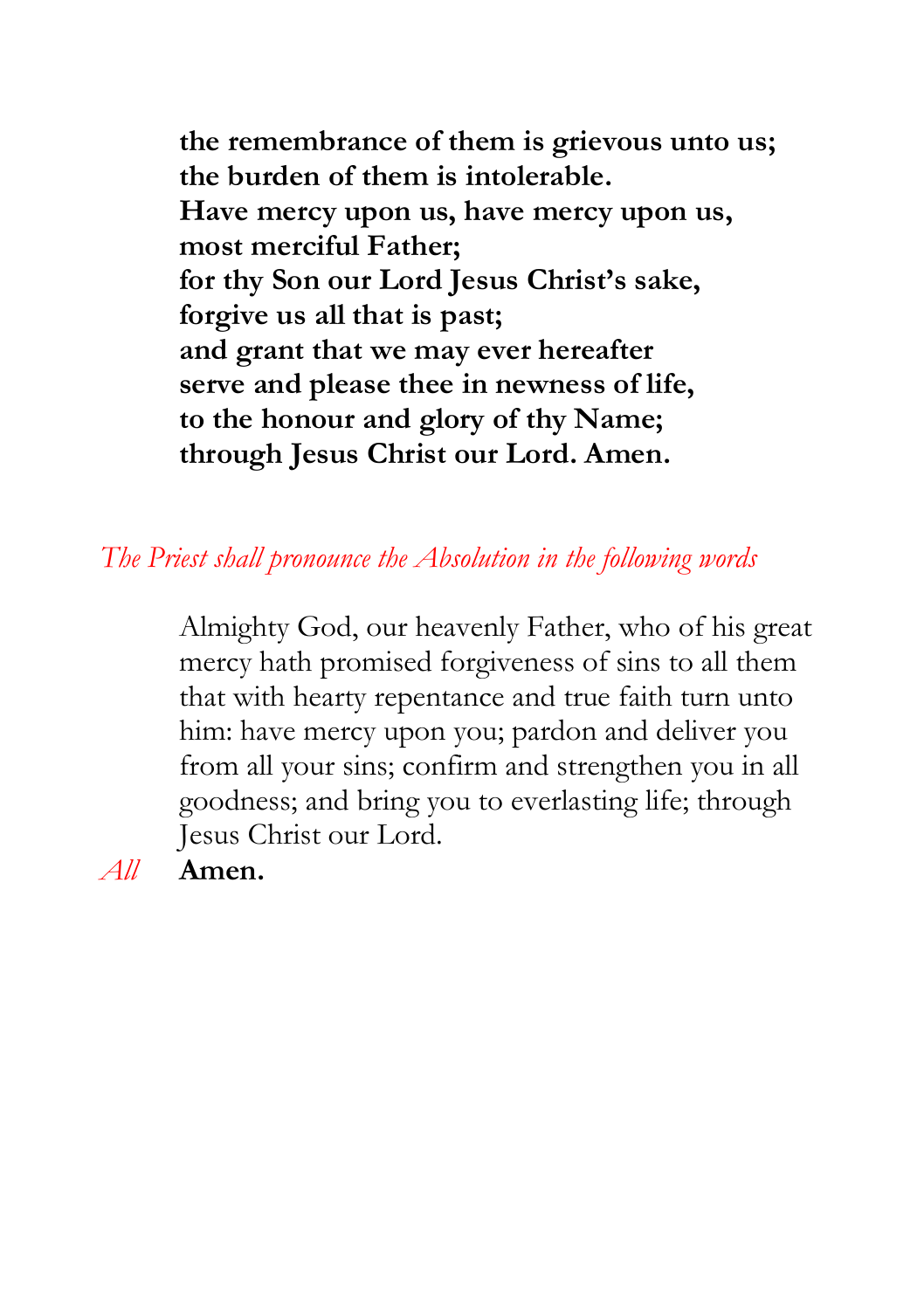*Then the Priest shall say the Comfortable Words*

Hear what comfortable words our Saviour Christ saith unto all that truly turn to him.

Come unto me all that travail and are heavy laden, and I will refresh you.

*St. Matthew 11.28*

God so loved the world, that he gave his onlybegotten Son, to the end that all that believe in him should not perish, but have everlasting life.

*St. John 3.16*

Hear also what Saint Paul saith.

This is a true saying, and worthy of all men to be received, that Christ Jesus came into the world to save sinners.

*1 Timothy 1.15*

Hear also what Saint John saith.

If any man sin, we have an advocate with the Father, Jesus Christ the righteous; and he is the propitiation for our sins.

*1 St John 2.1,2*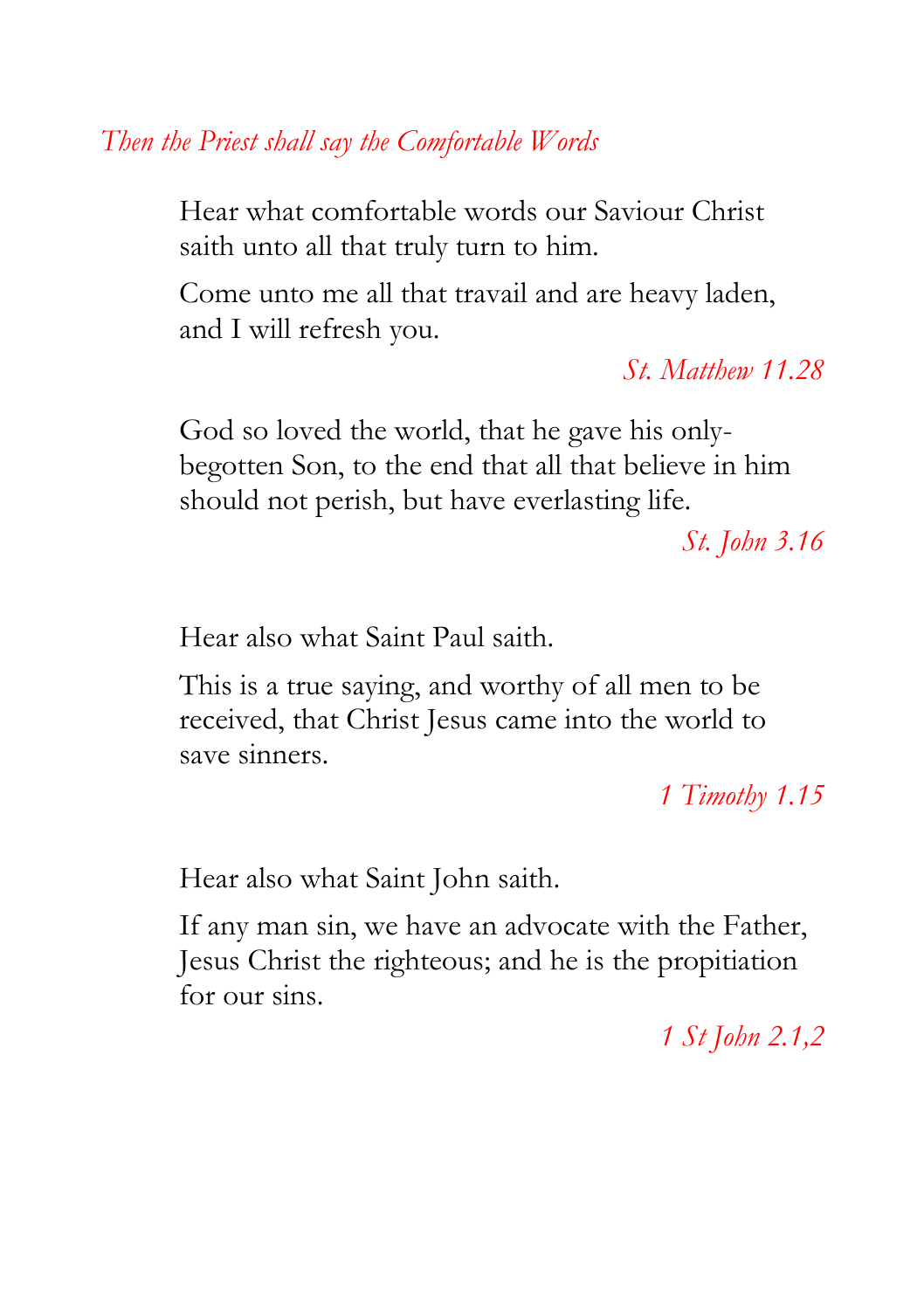*After which the Priest and the people shall praise God for his goodness in the words of the Preface*

Lift up your hearts.

# *All* **We lift them up unto the Lord.**

Let us give thanks unto our Lord God.

*All* **It is meet and right so to do.**

*Then shall the Priest say*

It is very meet, right, and our bounden duty, that we should at all times, and in all places, give thanks unto thee, O Lord, holy Father, almighty, everlasting God.

*[Except that on Trinity Sunday, the Priest shall instead say*

It is very meet, right, and our bounden duty, that we should at all times, and in all places, give thanks unto thee, O Lord, almighty, everlasting God.*]*

# *Here shall follow the proper Preface, according to the time, if there be any specially appointed: or else immediately shall follow,*

Therefore with angels and archangels, and with all the company of heaven, we laud and magnify thy glorious name; evermore praising thee, and saying:

*All* **Holy, holy, holy, Lord God of hosts, heaven and earth are full of thy glory: glory be to thee, O Lord most high. Amen.**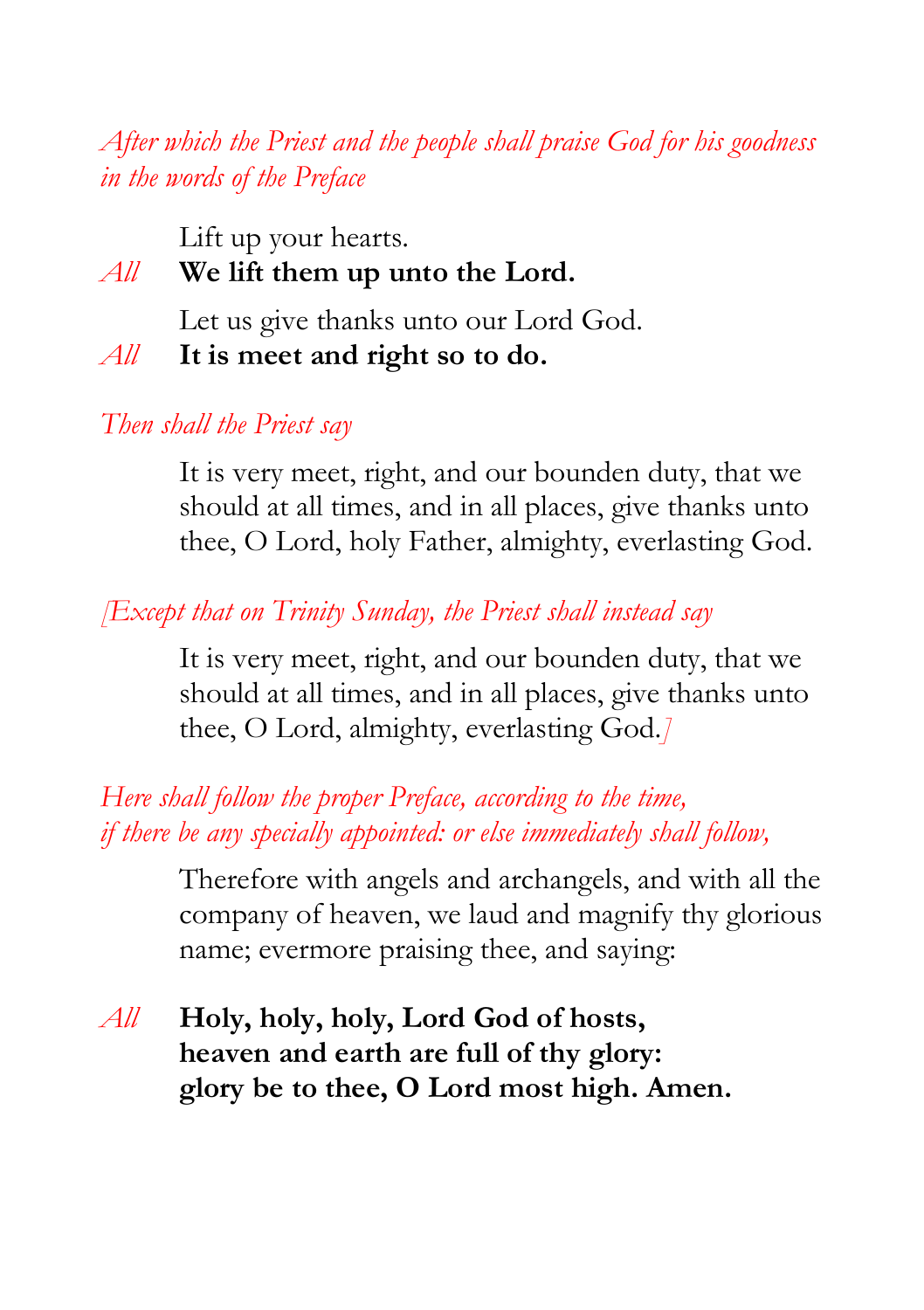**We do not presume to come to this thy table, O merciful Lord, trusting in our own righteousness, but in thy manifold and great mercies. We are not worthy so much as to gather up the crumbs under thy table. But thou art the same Lord, whose property is always to have mercy: grant us therefore, gracious Lord, so to eat the flesh of thy dear Son Jesus Christ, and to drink his blood, that our sinful bodies may be made clean by his body, and our souls washed through his most precious blood, and that we may evermore dwell in him, and he in us. Amen.**

*The Priest, standing at the Holy Table, shall say the Prayer of Consecration*

> Almighty God, our heavenly Father, who of thy tender mercy didst give thine only Son Jesus Christ to suffer death upon the cross for our redemption; who made there (by his one oblation of himself once offered) a full, perfect, and sufficient sacrifice, oblation, and satisfaction, for the sins of the whole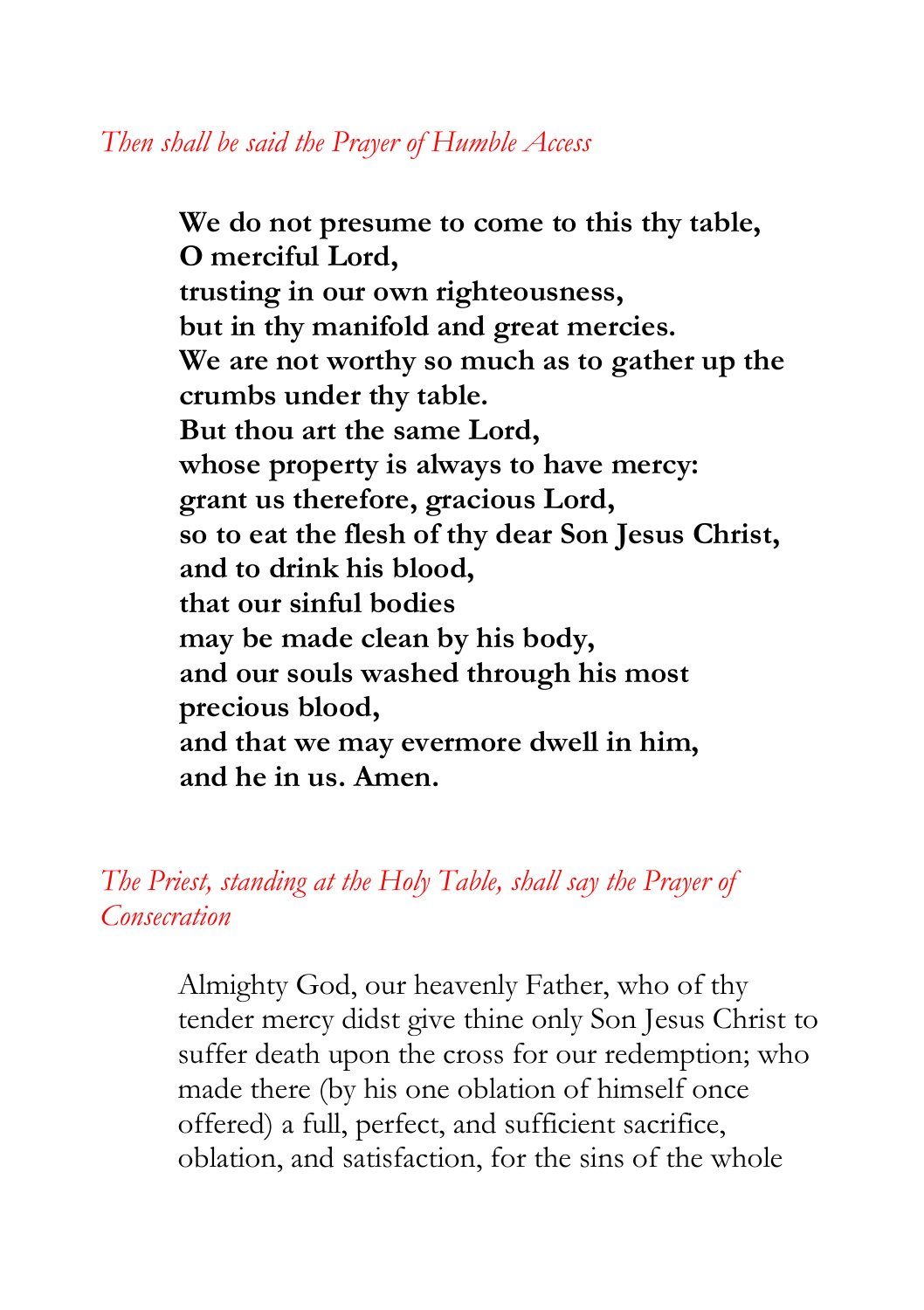world; and did institute, and in his holy Gospel command us to continue, a perpetual memory of that his precious death, until his coming again; hear us, O merciful Father, we most humbly beseech thee; and grant that we receiving these thy creatures of bread and wine, according to thy son our Saviour Jesus Christ's holy institution, in remembrance of his death and passion, may be partakers of his most blessed Body and Blood: who, in the same night that he was betrayed, <sup>a</sup>took bread; and, when he had given thanks, <sup>b</sup>he brake it, and gave it to his disciples, saying, Take, eat, 'this is my Body which is given for you: do this in remembrance of me. Likewise after supper dhe took the Cup; and, when he had given thanks, he gave it to them, saying, Drink ye all of this; for <sup>e</sup>this is my Blood of the New Testament, which is shed for you and for many for the remission of sins: do this, as oft as ye shall drink it, in remembrance of me.

## *All* **Amen.**

a *Here the Priest is to take the Paten:* b *And here to break the Bread:* c *And here to lay a hand upon all the Bread.* d *Here the Priest is to take the Cup:* e *And here to lay a hand upon every vessel in which there is any Wine to be consecrated.*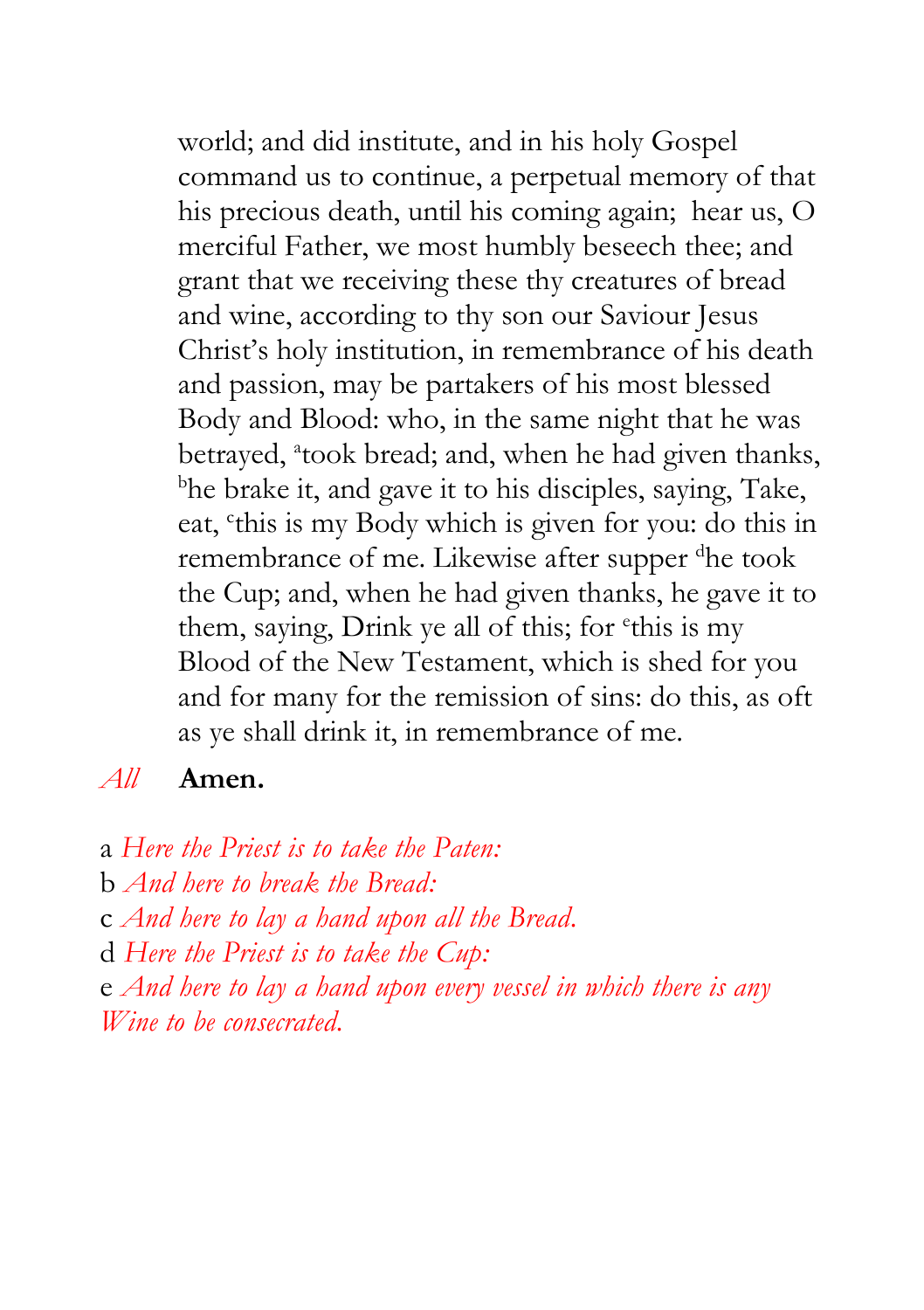*The Priest first receives the Communion, after which, with the assistance of other ministers, he delivers the Bread and Wine to the people.*

*Authorized words of administration are used.* 

*After all the Communicants have received the Sacrament, all say together the Lord's Prayer.*

> **Our Father, which art in heaven, hallowed be thy name; thy kingdom come, thy will be done; in earth as it is in heaven. Give us this day our daily bread; and forgive us our trespasses, as we forgive them that trespass against us; and lead us not into temptation; but deliver us from evil; for thine is the kingdom, the power, and the glory, for ever and ever. Amen.**

*The Priest says either the Prayer of Oblation, as follows,*

O Lord and heavenly Father, we thy humble servants entirely desire thy fatherly goodness mercifully to accept this our sacrifice of praise and thanksgiving; most humbly beseeching thee to grant, that by the merits and death of thy Son Jesus Christ, and through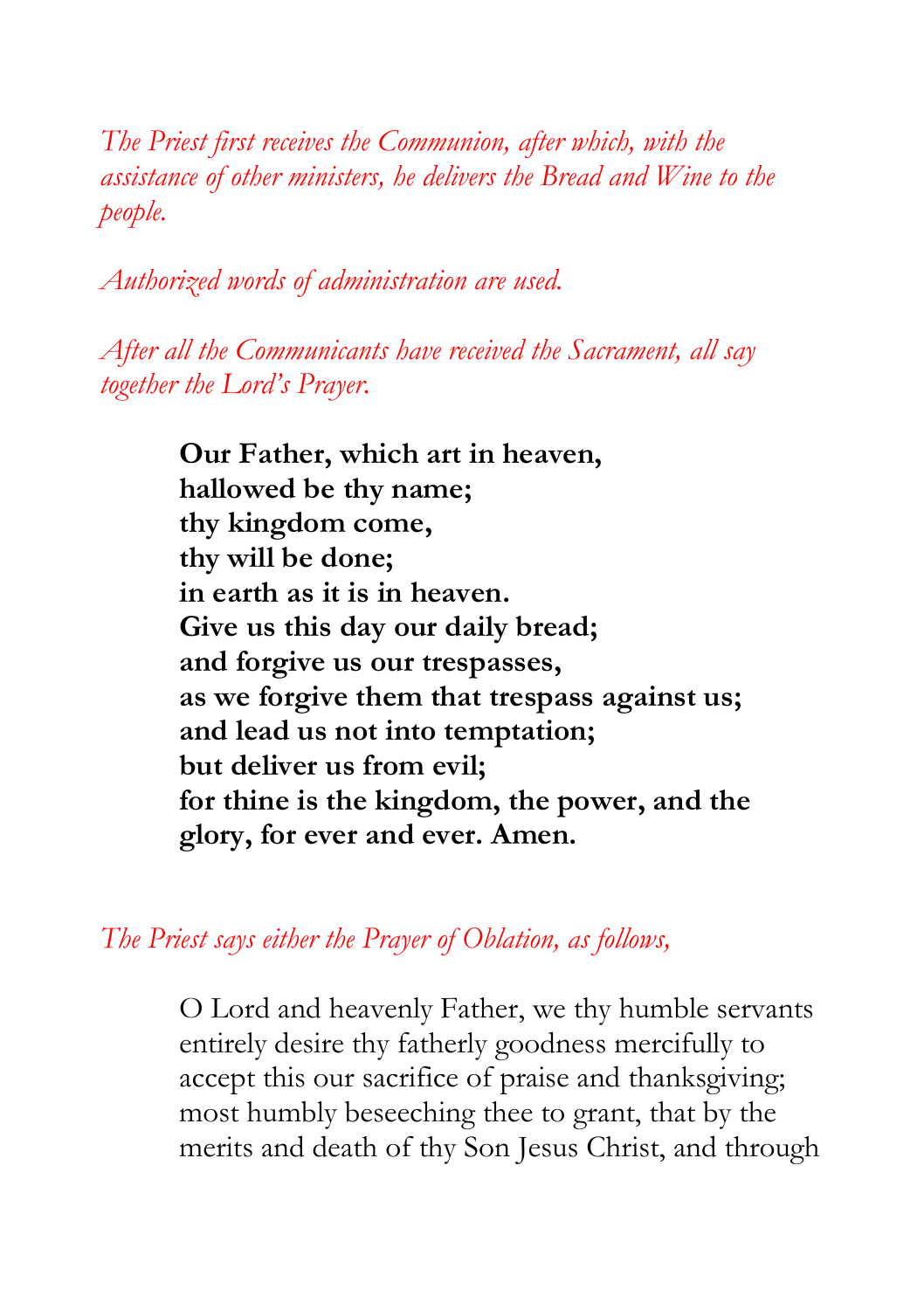faith in his blood, we and all thy whole Church may obtain remission of our sins, and all other benefits of his passion. And here we offer and present unto thee, O Lord, ourselves, our souls and bodies, to be a reasonable, holy, and lively sacrifice unto thee; humbly beseeching thee, that all we, who are partakers of this holy Communion, may be fulfilled with thy grace and heavenly benediction. And although we be unworthy, through our manifold sins, to offer unto thee any sacrifice, yet we beseech thee to accept this our bounden duty and service; not weighing our merits, but pardoning our offences, through Jesus Christ our Lord; by whom, and with whom, in the unity of the Holy Ghost, all honour and glory be unto thee, O Father almighty, world without end. **Amen.**

# *or alternatively the Prayer of Thanksgiving, as follows*

Almighty and everliving God, we most heartily thank thee, for that thou dost vouchsafe to feed us, who have duly received these holy mysteries, with the spiritual food of the most precious Body and Blood of thy Son our Saviour Jesus Christ; and dost assure us thereby of thy favour and goodness towards us; and that we are very members incorporate in the mystical body of thy Son, which is the blessed company of all faithful people; and are also heirs through hope of thy everlasting kingdom, by the merits of the most precious death and passion of thy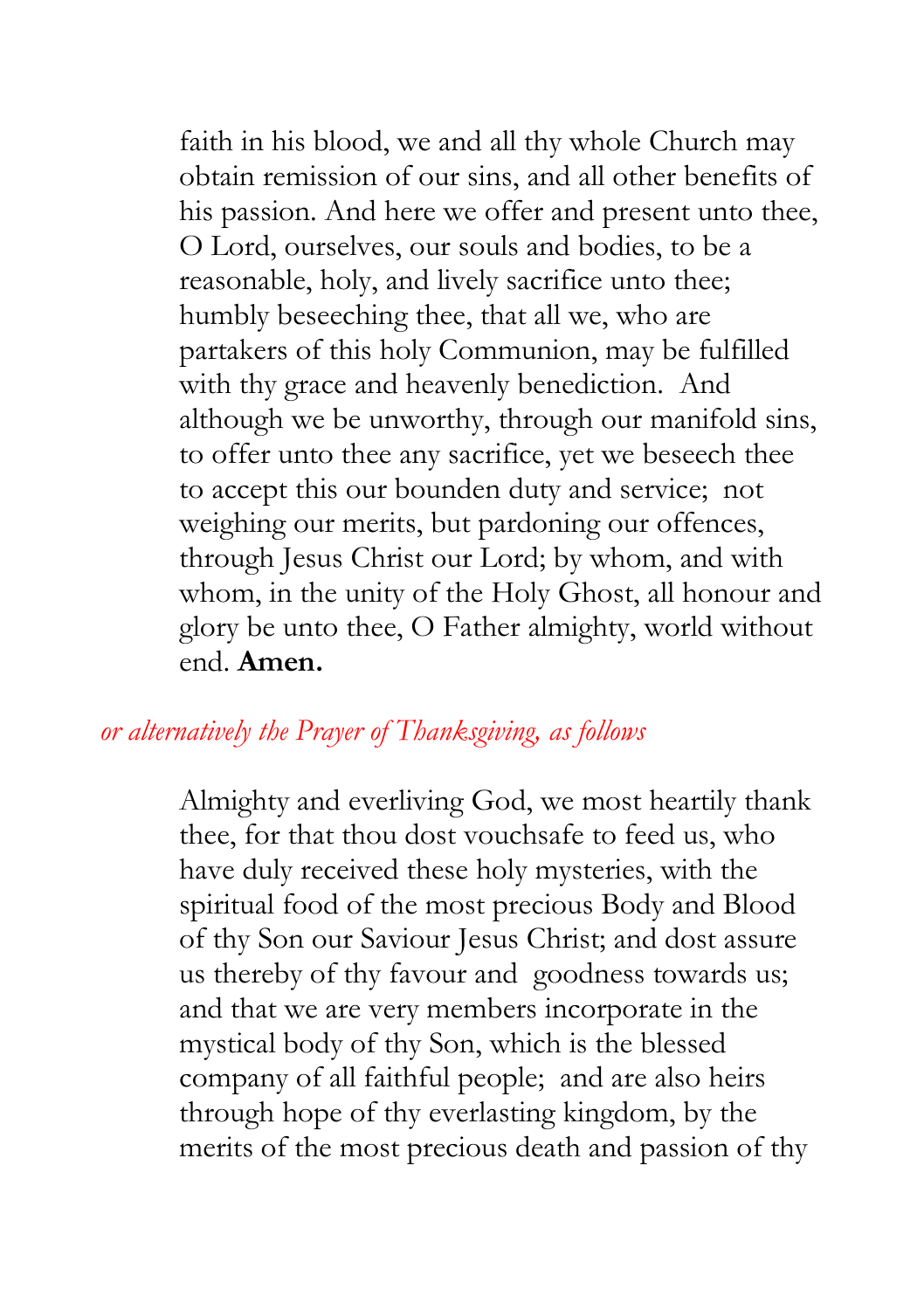dear Son. And we most humbly beseech thee, O heavenly Father, so to assist us with thy grace, that we may continue in that holy fellowship, and do all such good works as thou hast prepared for us to walk in; through Jesus Christ our Lord, to whom, with thee and the Holy Ghost, be all honour and glory, world without end. **Amen.**

## *All say together the Gloria in Excelsis except in Advent and Lent*

**Glory be to God on high, and in earth, peace, good will towards men. We praise thee, we bless thee, we worship thee, we glorify thee, we give thanks to thee for thy great glory, O Lord God, heavenly King, God the Father Almighty. O Lord, the only-begotten Son, Jesu Christ; O Lord God, Lamb of God, Son of the Father, that takest away the sins of the world, have mercy upon us. Thou that takest away the sins of the world, have mercy upon us. Thou that takest away the sins of the world, receive our prayer. Thou that sittest at the right hand of God the Father, have mercy upon us. For thou only art holy; thou only art the Lord; thou only, O Christ, with the Holy Ghost, art most high in the glory of God the Father. Amen.**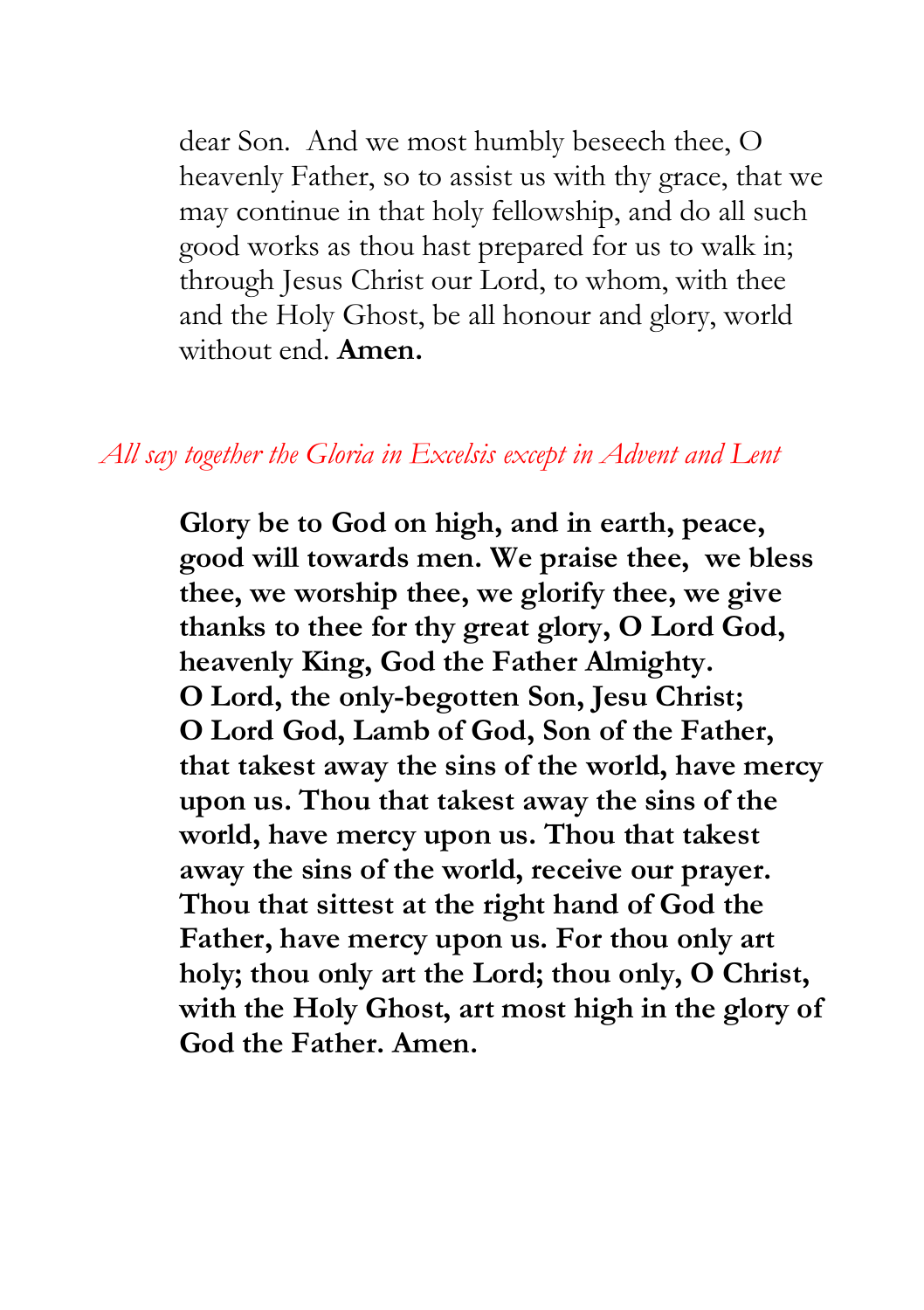*The Priest gives the Blessing.*

The peace of God, which passeth all understanding, keep your hearts and minds in the knowledge and love of God, and of his son Jesus Christ our Lord: and the blessing of God almighty, the Father, the Son, and the Holy Ghost, be amongst you and remain with you always. **Amen**.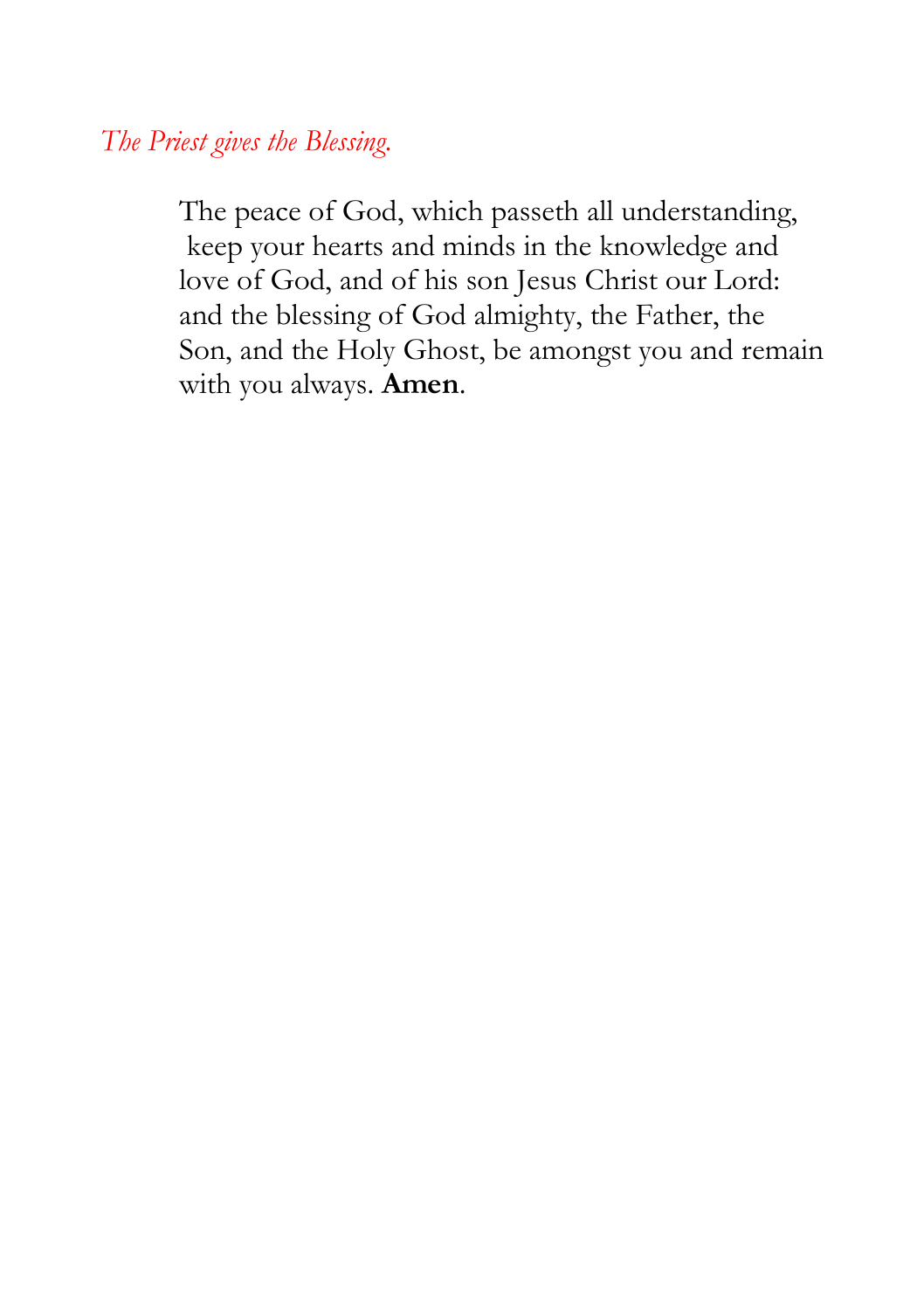### **PROPER PREFACES**

#### *Upon Christmas Day, and seven days after.*

Because thou didst give Jesus Christ thine only Son to be born as at this time for us; who, by the operation of the Holy Ghost, was made very man of the substance of the Virgin Mary his mother; and that without spot of sin, to make us clean from all sin. Therefore with Angels, &c.

### *Upon Easter Day, and seven days after.*

But chiefly are we bound to praise thee for the glorious Resurrection of thy Son Jesus Christ our Lord: for he is the very Paschal Lamb, which was offered for us, and hath taken away the sin of the world; who by his death hath destroyed death, and by his rising to life again hath restored to us everlasting life. Therefore with Angels, &c.

#### *Upon Ascension Day, and seven days after.*

Through thy most dearly beloved Son Jesus Christ our Lord; who after his most glorious Resurrection manifestly appeared to all his Apostles, and in their sight ascended up into heaven to prepare a place for us; that where he is, thither we might also ascend, and reign with him in glory. Therefore with Angels, &c.

### *Upon Whitsunday, and six days after.*

Through Jesus Christ our Lord; according to whose most true promise, the Holy Ghost came down as at this time from heaven with a sudden great sound, as it had been a mighty wind, in the likeness of fiery tongues, lighting upon the Apostles, to teach them, and to lead them to all truth; giving them both the gift of divers languages, and also